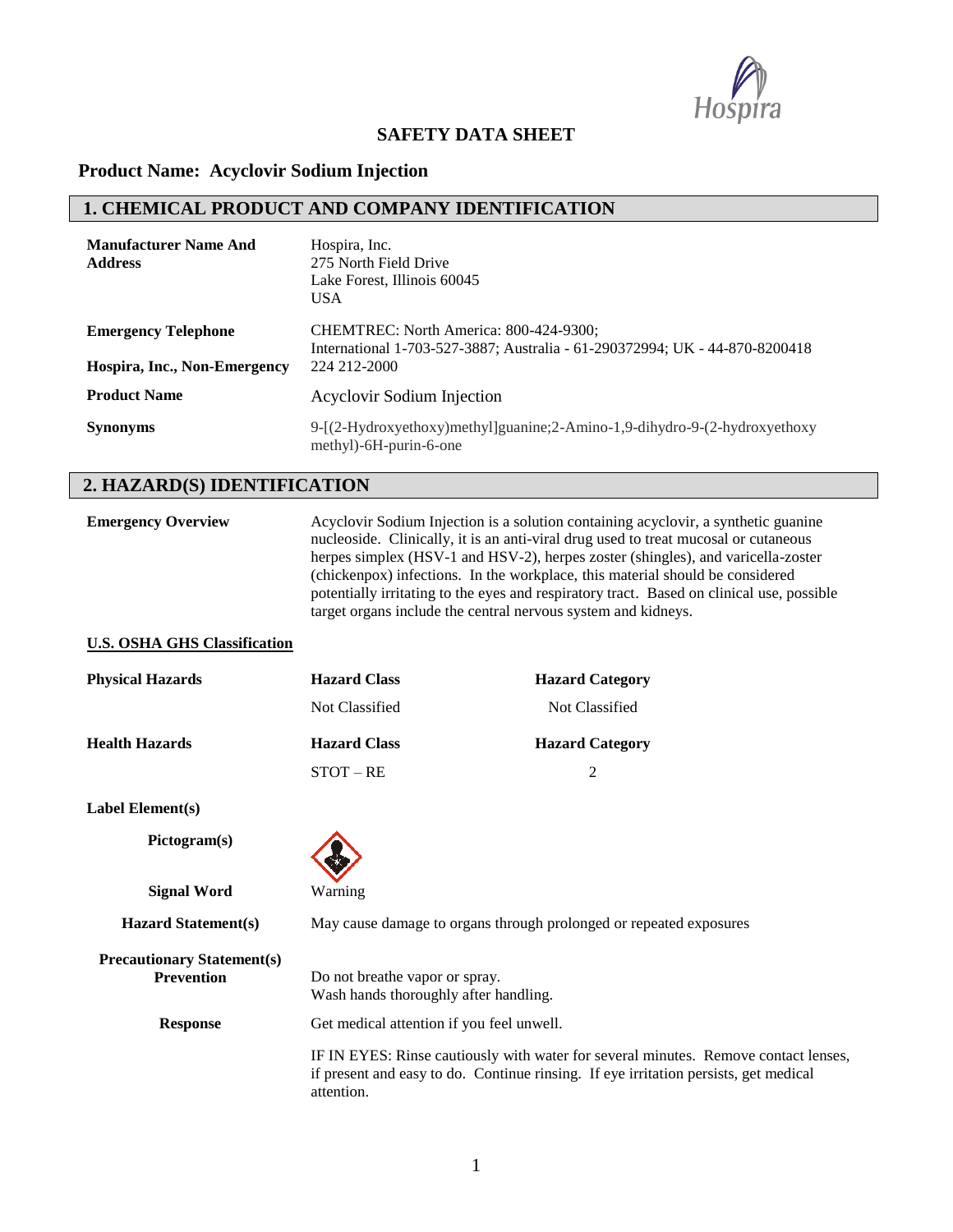

#### **3. COMPOSITION/INFORMATION ON INGREDIENTS**

| <b>Active Ingredient Name</b> | Acyclovir         |
|-------------------------------|-------------------|
| <b>Chemical Formula</b>       | $C_8H_{11}N_5O_3$ |

| Component | <b>Approximate Percent by</b><br>Weight | CAS Number | <b>RTECS Number</b> |
|-----------|-----------------------------------------|------------|---------------------|
| Acyclovir | 2.5%                                    | 59277-89-3 | UP0791400           |

Non-hazardous ingredients include Water for Injection. Sodium hydroxide and/or hydrochloric acid may be added for pH adjustment. Formulation also contains acyclovir sodium.

#### **4. FIRST AID MEASURES**

| <b>Eye Contact</b>  | Remove from source of exposure. Flush with copious amounts of water. If irritation<br>persists or signs of toxicity occur, seek medical attention. Provide<br>symptomatic/supportive care as necessary. |
|---------------------|---------------------------------------------------------------------------------------------------------------------------------------------------------------------------------------------------------|
| <b>Skin Contact</b> | Remove from source of exposure. Flush with copious amounts of water. If irritation<br>persists or signs of toxicity occur, seek medical attention. Provide<br>symptomatic/supportive care as necessary. |
| <b>Inhalation</b>   | Remove from source of exposure. If signs of toxicity occur, seek medical attention.<br>Provide symptomatic/supportive care as necessary.                                                                |
| <b>Ingestion</b>    | Remove from source of exposure. If signs of toxicity occur, seek medical attention.<br>Provide symptomatic/supportive care as necessary                                                                 |

#### **5. FIRE FIGHTING MEASURES**

| <b>Flammability</b>                               | None anticipated for this aqueous product.                                                                                                                   |
|---------------------------------------------------|--------------------------------------------------------------------------------------------------------------------------------------------------------------|
| <b>Fire &amp; Explosion Hazard</b>                | None anticipated for this aqueous product.                                                                                                                   |
| <b>Extinguishing Media</b>                        | As with any fire, use extinguishing media appropriate for primary cause of fire such as<br>carbon dioxide, dry chemical extinguishing powder or foam.        |
| <b>Special Fire Fighting</b><br><b>Procedures</b> | No special provisions required beyond normal firefighting equipment such as flame<br>and chemical resistant clothing and self contained breathing apparatus. |

### **6. ACCIDENTAL RELEASE MEASURES**

| <b>Spill Cleanup and Disposal</b> | Isolate area around spill. Put on suitable protective clothing and equipment as          |
|-----------------------------------|------------------------------------------------------------------------------------------|
|                                   | specified by site spill control procedures. Absorb the liquid with suitable material and |
|                                   | clean affected area with soap and water. Dispose of spill materials according to the     |
|                                   | applicable federal, state, or local regulations.                                         |

| 7. HANDLING AND STORAGE |
|-------------------------|
|-------------------------|

| <b>Handling</b>            | No special handling required under conditions of normal product use.                                                                                                                              |
|----------------------------|---------------------------------------------------------------------------------------------------------------------------------------------------------------------------------------------------|
| <b>Storage</b>             | No special storage required for hazard control. For product protection, follow storage<br>recommendations noted on the product case label, the primary container label, or the<br>product insert. |
| <b>Special Precautions</b> | No special precautions required for hazard control.                                                                                                                                               |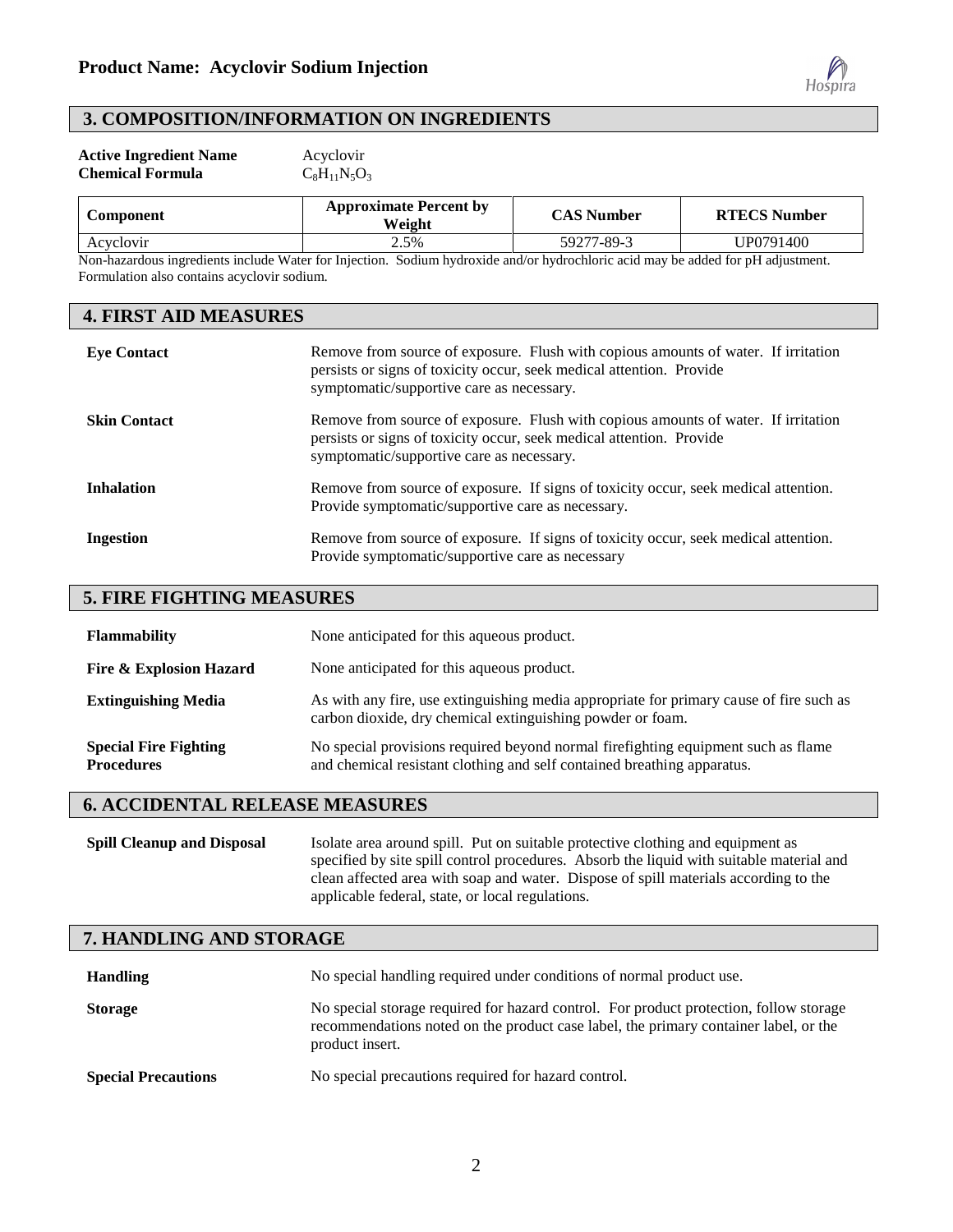

#### **8. EXPOSURE CONTROLS/PERSONAL PROTECTION**

# **Exposure Guidelines**

|                                                                                                                                                                                                                                                                             | <b>Exposure Limits</b>                   |                                                                                                                                                                                                                                                                                                                                                                                                                                                                                                                                                                                                                                                                                                                                                                                                                                                                                 |                  |                    |
|-----------------------------------------------------------------------------------------------------------------------------------------------------------------------------------------------------------------------------------------------------------------------------|------------------------------------------|---------------------------------------------------------------------------------------------------------------------------------------------------------------------------------------------------------------------------------------------------------------------------------------------------------------------------------------------------------------------------------------------------------------------------------------------------------------------------------------------------------------------------------------------------------------------------------------------------------------------------------------------------------------------------------------------------------------------------------------------------------------------------------------------------------------------------------------------------------------------------------|------------------|--------------------|
| Component                                                                                                                                                                                                                                                                   | <b>OSHA-PEL</b>                          | <b>ACGIH-TLV</b>                                                                                                                                                                                                                                                                                                                                                                                                                                                                                                                                                                                                                                                                                                                                                                                                                                                                | <b>AIHA WEEL</b> | <b>Hospira EEL</b> |
|                                                                                                                                                                                                                                                                             | 8-hr TWA: Not                            | 8-hr TWA: Not                                                                                                                                                                                                                                                                                                                                                                                                                                                                                                                                                                                                                                                                                                                                                                                                                                                                   | 8-hr TWA: Not    | 8 hr TWA: Not      |
| Acyclovir                                                                                                                                                                                                                                                                   | Established                              | Established                                                                                                                                                                                                                                                                                                                                                                                                                                                                                                                                                                                                                                                                                                                                                                                                                                                                     | Established      | Established        |
| Notes:<br>OSHA PEL: US Occupational Safety and Health Administration - Permissible Exposure Limit<br>AIHA WEEL: Workplace Environmental Exposure Level<br>EEL: Employee Exposure Limit.<br>TWA: 8-hour Time Weighted Average.<br>STEL: 15-minute Short Term Exposure Limit. |                                          | ACGIH TLV: American Conference of Governmental Industrial Hygienists - Threshold Limit Value.                                                                                                                                                                                                                                                                                                                                                                                                                                                                                                                                                                                                                                                                                                                                                                                   |                  |                    |
| <b>Respiratory Protection</b>                                                                                                                                                                                                                                               | approved for respirator use as required. | Respiratory protection is normally not needed during intended product use. However,<br>if the generation of aerosols is likely, and engineering controls are not considered<br>adequate to control potential airborne exposures, the use of an approved air-purifying<br>respirator with a HEPA cartridge (N95 or equivalent) is recommended under<br>conditions where airborne aerosol concentrations are not expected to be excessive. For<br>uncontrolled release events, or if exposure levels are not known, provide respirators<br>that offer a high protection factor such as a powered air purifying respirator or<br>supplied air. A respiratory protection program that meets OSHA's 29 CFR 1910.134<br>and ANSI Z88.2 requirements must be followed whenever workplace conditions<br>require respirator use. Personnel who wear respirators should be fit tested and |                  |                    |
| <b>Skin Protection</b>                                                                                                                                                                                                                                                      | is recommended.                          | If skin contact with the product formulation is likely, the use of latex or nitrile gloves                                                                                                                                                                                                                                                                                                                                                                                                                                                                                                                                                                                                                                                                                                                                                                                      |                  |                    |
| <b>Eye Protection</b>                                                                                                                                                                                                                                                       | recommended.                             | Eye protection is normally not required during intended product use. However, if eye<br>contact is likely to occur, the use of chemical safety goggles (as a minimum) is                                                                                                                                                                                                                                                                                                                                                                                                                                                                                                                                                                                                                                                                                                        |                  |                    |
| <b>Engineering Controls</b>                                                                                                                                                                                                                                                 |                                          | Engineering controls are normally not needed during the normal use of this product.                                                                                                                                                                                                                                                                                                                                                                                                                                                                                                                                                                                                                                                                                                                                                                                             |                  |                    |

## **9. PHYSICAL/CHEMICAL PROPERTIES**

| <b>Appearance/Physical State</b>                    | <b>NA</b>    |
|-----------------------------------------------------|--------------|
| Odor                                                | <b>NA</b>    |
| <b>Odor Threshold</b>                               | <b>NA</b>    |
| pН                                                  | 10.7 to 11.7 |
| <b>Melting point/Freezing point:</b>                | NA.          |
| <b>Initial Boiling Point/Boiling Point Range</b>    | NA.          |
| <b>Flash Point</b>                                  | <b>NA</b>    |
| <b>Flammability</b> (solid, gas)                    | NA.          |
| <b>Upper/Lower Flammability or Explosive Limits</b> | NA.          |
| <b>Vapor Pressure</b>                               | <b>NA</b>    |
| Vapor Density $(Air = 1)$                           | <b>NA</b>    |
| <b>Evaporation Rate</b>                             | <b>NA</b>    |
| <b>Relative Density</b>                             | <b>NA</b>    |
| Solubility                                          | <b>NA</b>    |
| <b>Partition coefficient: n-octanol/water</b>       | <b>NA</b>    |
| <b>Auto-ignition temperature</b>                    | <b>NA</b>    |
| <b>Decomposition temperature</b>                    | <b>NA</b>    |
| <b>Viscosity</b>                                    | <b>NA</b>    |
|                                                     |              |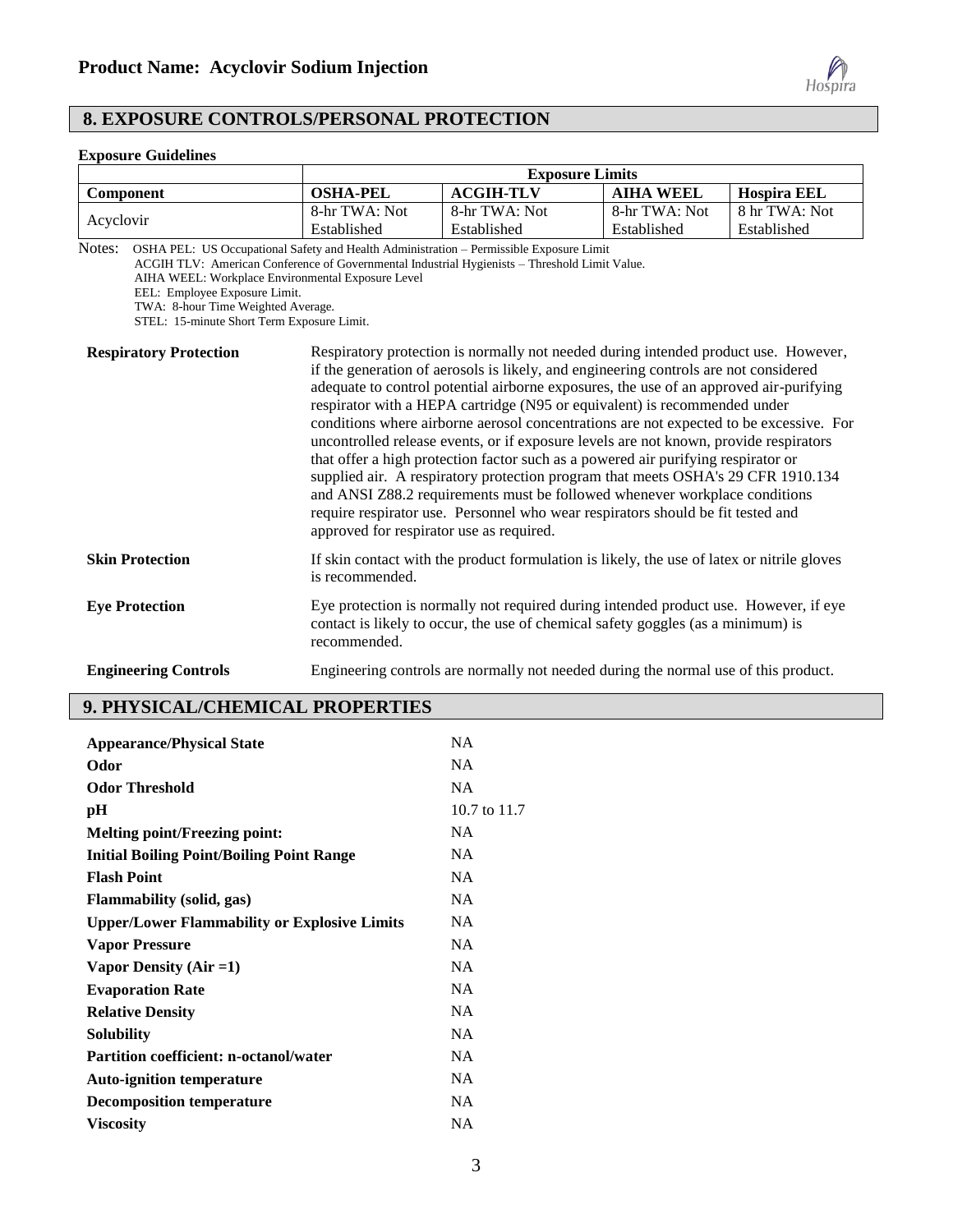

#### **10. STABILITY AND REACTIVITY**

| <b>Reactivity</b>                                 | Not determined.                                                                                                                                                                                    |
|---------------------------------------------------|----------------------------------------------------------------------------------------------------------------------------------------------------------------------------------------------------|
| <b>Chemical Stability</b>                         | Stable under standard use and storage conditions.                                                                                                                                                  |
| <b>Hazardous Reactions</b>                        | Not determined                                                                                                                                                                                     |
| <b>Conditions to Avoid</b>                        | Not determined                                                                                                                                                                                     |
| <b>Incompatibilities</b>                          | Not determined                                                                                                                                                                                     |
| <b>Hazardous Decomposition</b><br><b>Products</b> | Not determined. During thermal decomposition, it may be possible to generate<br>irritating vapors and/or toxic fumes of carbon oxides $(COx)$ , nitrogen oxides $(NOx)$ ,<br>and oxides of sodium. |
| <b>Hazardous Polymerization</b>                   | Not anticipated to occur with this product.                                                                                                                                                        |

### **11. TOXICOLOGICAL INFORMATION**

**Acute Toxicity -** Not determined for the product formulation. Information for the ingredients is as follows:

| Ingradient(s) | <b>Percent</b> | <b>Test Type</b> | Route of<br><b>Administration</b> | Value              | <b>Units</b>   | <b>Species</b> |
|---------------|----------------|------------------|-----------------------------------|--------------------|----------------|----------------|
| Acyclovir     | 100            | LD50             | Oral                              | >20,000<br>>10,000 | mg/kg<br>mg/kg | Rat<br>Mouse   |
| Acyclovir     | 100            | LD50             | Intravenous                       | 750<br>400         | mg/kg<br>mg/kg | Rat<br>Mouse   |
| Acyclovir     | 100            | LD50             | Intraperitoneal                   | 860<br>724         | mg/kg<br>mg/kg | Rat<br>Mouse   |

LD 50: Dosage that produces 50% mortality.

| <b>Occupational Exposure</b><br><b>Potential</b>     | Information on the absorption of this product via inhalation or skin contact is not<br>available. Avoid liquid aerosol generation and skin contact.                                                                                                                                                                                                                                                                                                                                                                                                                                                                                                                                                                     |
|------------------------------------------------------|-------------------------------------------------------------------------------------------------------------------------------------------------------------------------------------------------------------------------------------------------------------------------------------------------------------------------------------------------------------------------------------------------------------------------------------------------------------------------------------------------------------------------------------------------------------------------------------------------------------------------------------------------------------------------------------------------------------------------|
| <b>Signs and Symptoms</b>                            | None anticipated from normal handling of this product. In clinical use, adverse effects<br>may include local effects at the site of injection (cutaneous irritation, erythema, or<br>pain) following parenteral administration. Other adverse effects have included<br>headache, dizziness, fatigue, insomnia, confusion, depression, agitation, tremors,<br>seizures, nausea/vomiting, diarrhea, abdominal pain, increased BUN, decreased<br>creatinine clearance, impaired renal function, obstructive nephropathy and acute renal<br>failure, elevated liver function tests, rash and urticaria. Rarely anemia, neutropenia,<br>thrombocytopenia, thrombocytosis, leukocytosis, and neutrophilia have been reported. |
| <b>Aspiration Hazard</b>                             | None anticipated from normal handling of this product.                                                                                                                                                                                                                                                                                                                                                                                                                                                                                                                                                                                                                                                                  |
| <b>Dermal Irritation/ Corrosion</b>                  | None anticipated from normal handling of this product.                                                                                                                                                                                                                                                                                                                                                                                                                                                                                                                                                                                                                                                                  |
| <b>Ocular Irritation/ Corrosion</b>                  | None anticipated from normal handling of this product. However, inadvertent contact<br>of this product with eyes may produce irritation with redness and tearing.                                                                                                                                                                                                                                                                                                                                                                                                                                                                                                                                                       |
| <b>Dermal or Respiratory</b><br><b>Sensitization</b> | None anticipated from normal handling of this product.                                                                                                                                                                                                                                                                                                                                                                                                                                                                                                                                                                                                                                                                  |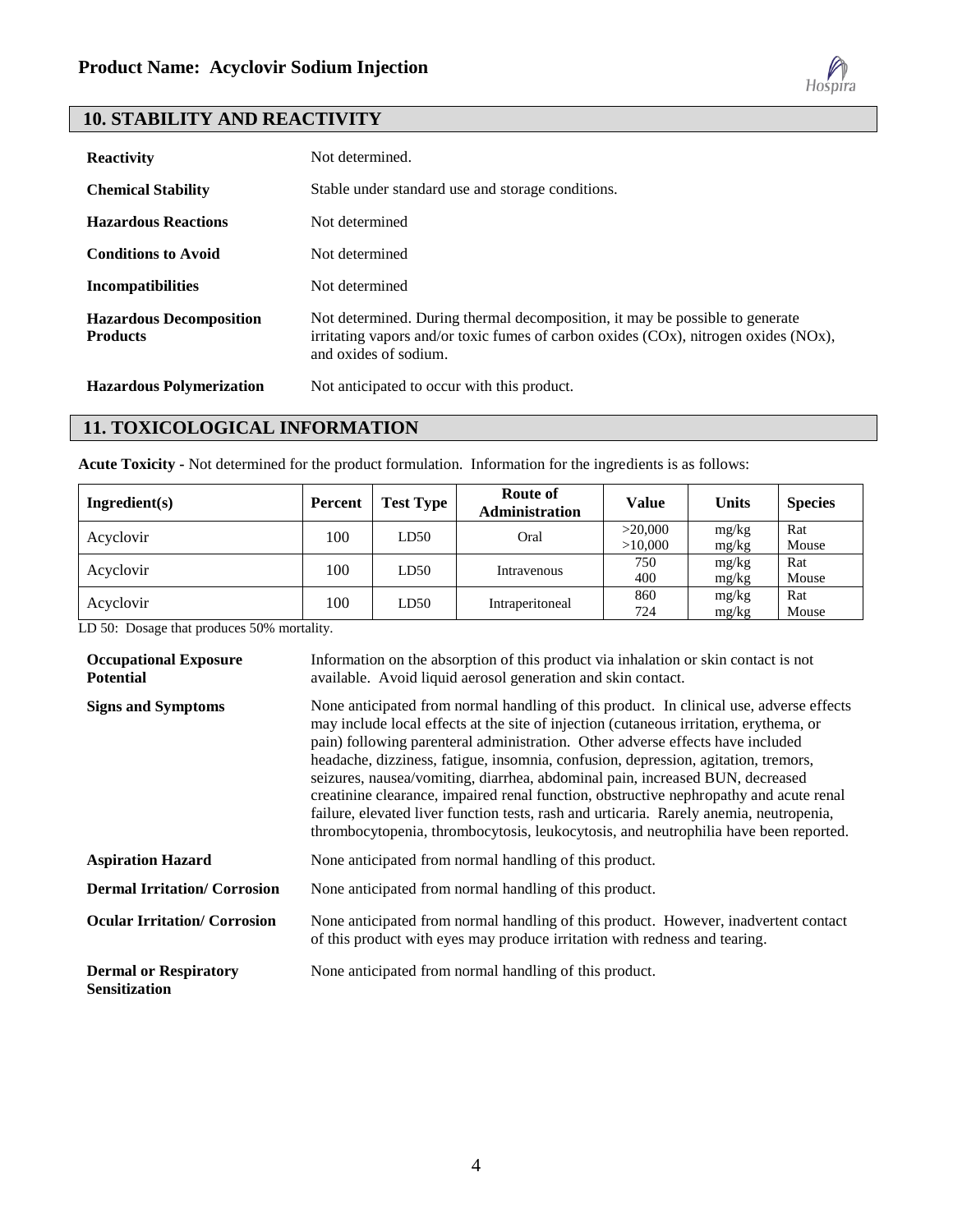

## **11. TOXICOLOGICAL INFORMATION:**continued

| <b>Reproductive Effects</b>                                | None anticipated from normal handling of this product. Acyclovir did not impair<br>fertility or reproduction in mice (450 mg/kg/day, PO) or in rats (25 mg/kg/day, SC). In<br>the mouse study, plasma levels were the same as human levels, while in the rat study,<br>they were 1 to 2 times human levels. At higher doses (50 mg/kg/day, SC) in rats and<br>rabbits (1 to 2 and 1 to 3 times human levels, respectively) implantation efficacy, but<br>not litter size, was decreased. In a rat peri and post-natal study at 50 mg/kg/day, SC,<br>there was a statistically significant decrease in group mean numbers of corpora lutea,<br>total implantation sites, and live fetuses. |                                                                                                                                                                                                                                                                                                                                               |                                                                                                                                                                                   |
|------------------------------------------------------------|-------------------------------------------------------------------------------------------------------------------------------------------------------------------------------------------------------------------------------------------------------------------------------------------------------------------------------------------------------------------------------------------------------------------------------------------------------------------------------------------------------------------------------------------------------------------------------------------------------------------------------------------------------------------------------------------|-----------------------------------------------------------------------------------------------------------------------------------------------------------------------------------------------------------------------------------------------------------------------------------------------------------------------------------------------|-----------------------------------------------------------------------------------------------------------------------------------------------------------------------------------|
|                                                            | dogs at higher dose levels.                                                                                                                                                                                                                                                                                                                                                                                                                                                                                                                                                                                                                                                               | Acyclovir administered during organogenesis was not teratogenic in the mouse (450)<br>mg/kg/day, PO), rabbit (50 mg/kg/day, SC and IV), or rat (50 mg/kg/day, SC). No<br>times human levels) or in dogs given 60 mg/kg/day orally for 1 year (the same as<br>human levels). Testicular atrophy and aspermatogenesis were observed in rats and | testicular abnormalities were seen in dogs given 50 mg/kg/day, IV for 1 month (1 to 3                                                                                             |
| <b>Mutagenicity</b>                                        | positive in 5 of the assays.                                                                                                                                                                                                                                                                                                                                                                                                                                                                                                                                                                                                                                                              | Acyclovir was tested in 16 in vitro and in vivo genetic toxicity assays. Acyclovir was                                                                                                                                                                                                                                                        |                                                                                                                                                                                   |
| Carcinogenicity                                            | shorten the latency of tumors.                                                                                                                                                                                                                                                                                                                                                                                                                                                                                                                                                                                                                                                            | in the incidence of tumors between treated and control animals, nor did acyclovir                                                                                                                                                                                                                                                             | Acyclovir was tested in lifetime bioassays in rats and mice at single daily doses of up<br>to 450 mg/kg administered by gavage. There was no statistically significant difference |
| <b>Carcinogen Lists</b>                                    | <b>IARC:</b> Not listed                                                                                                                                                                                                                                                                                                                                                                                                                                                                                                                                                                                                                                                                   | NTP: Not listed                                                                                                                                                                                                                                                                                                                               | <b>OSHA:</b> Not listed                                                                                                                                                           |
| <b>Specific Target Organ Toxicity</b><br>- Single Exposure | <b>NA</b>                                                                                                                                                                                                                                                                                                                                                                                                                                                                                                                                                                                                                                                                                 |                                                                                                                                                                                                                                                                                                                                               |                                                                                                                                                                                   |
| <b>Specific Target Organ Toxicity</b><br>- Repeat Exposure | kidneys.                                                                                                                                                                                                                                                                                                                                                                                                                                                                                                                                                                                                                                                                                  | Based on clinical use, possible target organs include the central nervous system and                                                                                                                                                                                                                                                          |                                                                                                                                                                                   |

## **12. ECOLOGICAL INFORMATION**

| *Aquatic Toxicity | Not determined for product.                                                                                                                                                                                                                                                                                                                                                                           |
|-------------------|-------------------------------------------------------------------------------------------------------------------------------------------------------------------------------------------------------------------------------------------------------------------------------------------------------------------------------------------------------------------------------------------------------|
|                   | $IC50: > 100$ mg/l, 3 Hours, Activated sludge for acyclovir. The active ingredient<br>acyclovir is not toxic to activated sludge microorganisms. space                                                                                                                                                                                                                                                |
|                   | MIC (minimum inhibition concentration:<br>> 993 mg/l, 5 Days, Aspergillus flavus<br>> 993 mg/l, 5 Days, Azotobacter chroococcum<br>> 993 mg/l, 5 Days, Chaetomium globosum<br>$>$ 993 mg/l, 5 Days, Nostoc sp.<br>> 993 mg/l, 5 Days, Pseudomonas fluorescens                                                                                                                                         |
|                   | $IC50: > 99$ mg/l, 96 Hours, Selenastrum capricornutum, green algae, Static test.<br>Acyclvir is not toxic to algae.                                                                                                                                                                                                                                                                                  |
|                   | $EC50: > 93$ mg/l, 48 Hours, Daphnia magna, Static test<br>Chronic LOEC: $> 10$ mg/l, 7 Days, Ceriodaphnia dubia<br>Chronic NOEC: 10 mg/l, 7 Days, Ceriodaphnia dubia<br>Acyclovir is not toxic to daphnids or harmful to daphnids in chronic toxicity studies.<br>$EC50: > 95$ mg/l, 96 Hours, Static renewal test, Juvenile Pimephales promelas, fathead<br>minnow. Acyclovir is not toxic to fish. |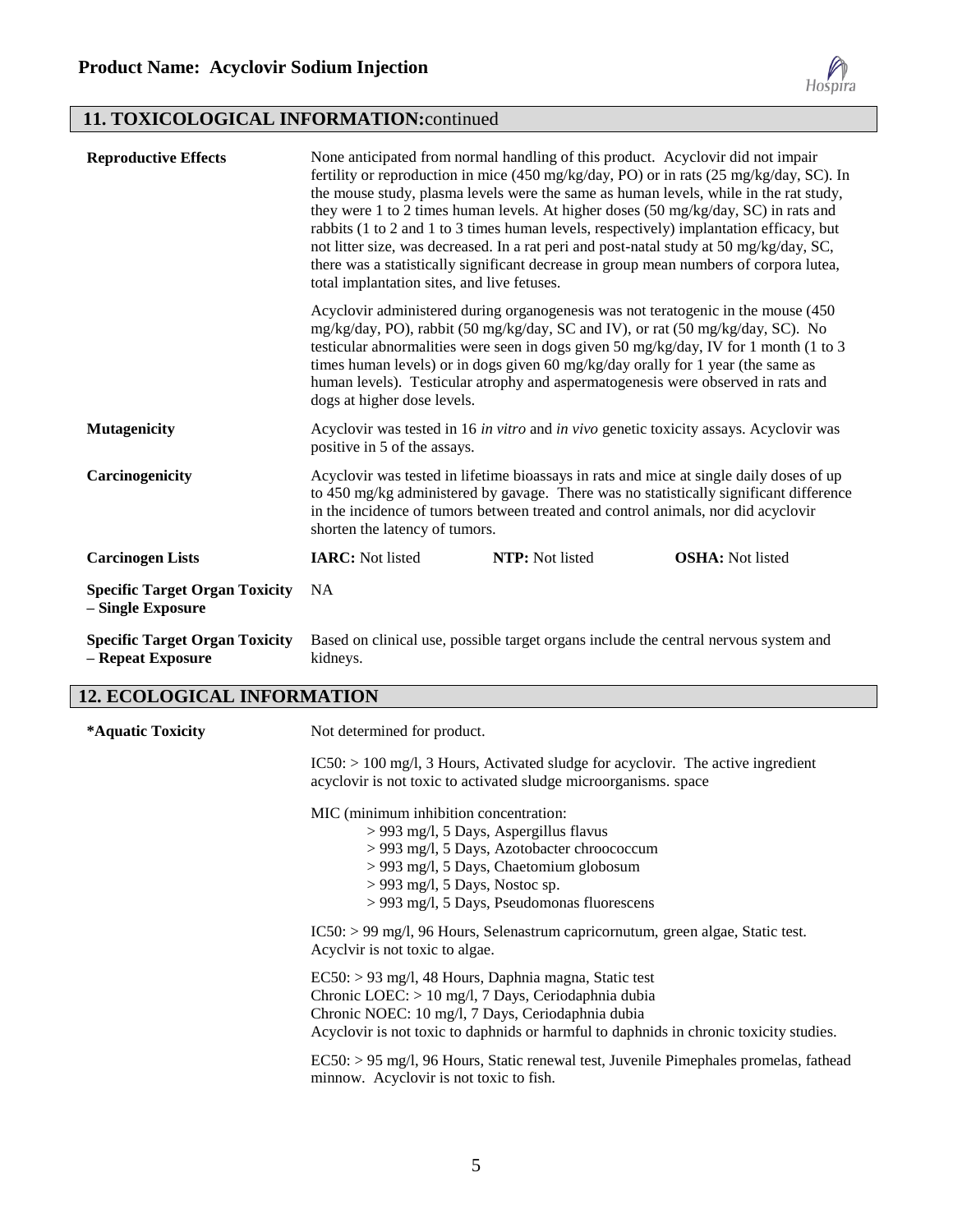

## **12. ECOLOGICAL INFORMATION:** continued

| *Persistence/Biodegradability               | Not determined for product.                                                                                                                        |
|---------------------------------------------|----------------------------------------------------------------------------------------------------------------------------------------------------|
|                                             | Hydrolysis: Half-Life, Neutral: > 1 Years, Measured                                                                                                |
|                                             | Acyclovir has been shown to be chemically stable in water. Hydrolysis is unlikely to<br>be a significant depletion mechanism.                      |
|                                             | Photolysis: Half-Life, Aqueous: 3.55 Hours, Measured, pH 7 Buffer Solution                                                                         |
|                                             | Acyclovir has been shown to be chemically unstable in water when exposed to light.<br>Aqueous photolysis may be a significant depletion mechanism. |
|                                             | Biodegradation:                                                                                                                                    |
|                                             | Aerobic – Ready: Percent Degradation: 0.7 %, 28 days, Sturm test                                                                                   |
|                                             | Aerobic – Inherent: Percent Degradation: 50 %, $\lt 1$ day, Modified Zahn-Wellens,<br>Activated sludge                                             |
|                                             | Acyclovir is expected to be biodegradable and not expected to persist in the<br>environment.                                                       |
| <i><b>*Bioaccumulation</b></i>              | Not determined for product.                                                                                                                        |
|                                             | The octanol/water partition coefficient data that suggests that acyclovir will not have<br>the tendency to distribute into fats.                   |
|                                             | Acyclovir is not anticipated to bioaccumulate in the food chain.                                                                                   |
| *Mobility in Soil                           | Not determined for product.                                                                                                                        |
|                                             | Soil Sediment Sorption (log Koc): 2.6 to 2.64, Measured                                                                                            |
|                                             | Sludge Biomass Distribution Coefficient (log Kd): 2.33 to 2.37 Estimated<br>Acyclovir is not anticipated to adsorb to sludge or biomass.           |
| * GSK MSDS for Zovirax Suspension<br>Notes: |                                                                                                                                                    |

1. EC50: Concentration in water that produces 50% mortality in Daphnia sp.

2. LC50: Concentration in water that produces 50% mortality in fish.

3. EC50: Concentration in water that produces 50% inhibition of growth in algae.

## **13. DISPOSAL CONSIDERATIONS**

| <b>Waste Disposal</b>         | All waste materials must be properly characterized. Further, disposal should be<br>performed in accordance with the federal, state or local regulatory requirements. |
|-------------------------------|----------------------------------------------------------------------------------------------------------------------------------------------------------------------|
| <b>Container Handling and</b> | Dispose of container and unused contents in accordance with federal, state and local                                                                                 |
| <b>Disposal</b>               | regulations.                                                                                                                                                         |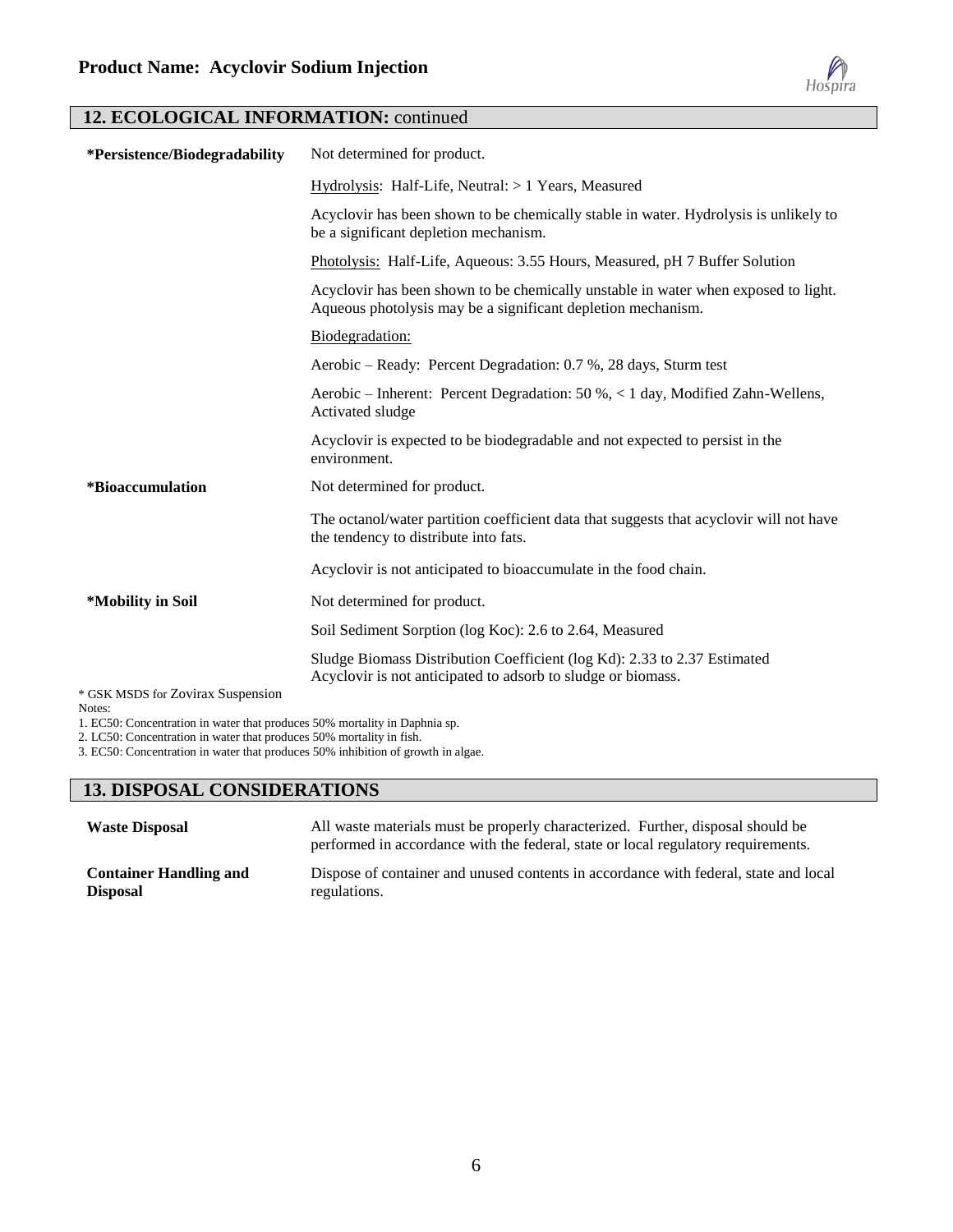

#### **14. TRANSPORTATION INFORMATION**

| <b>ADR/ADG/ DOT STATUS</b>  | Not regulated |
|-----------------------------|---------------|
| <b>Proper Shipping Name</b> | <b>NA</b>     |
| <b>Hazard Class</b>         | <b>NA</b>     |
| <b>UN Number</b>            | <b>NA</b>     |
| <b>Packing Group</b>        | NA            |
| <b>Reportable Quantity</b>  | <b>NA</b>     |
| ICAO/IATA STATUS            | Not regulated |
| <b>Proper Shipping Name</b> | NA.           |
| <b>Hazard Class</b>         | <b>NA</b>     |
| <b>UN Number</b>            | <b>NA</b>     |
| <b>Packing Group</b>        | <b>NA</b>     |
| <b>Reportable Quantity</b>  | <b>NA</b>     |
| <b>IMDG STATUS</b>          | Not regulated |
| <b>Proper Shipping Name</b> | NA            |
| <b>Hazard Class</b>         | <b>NA</b>     |
| <b>UN Number</b>            | <b>NA</b>     |
| <b>Packing Group</b>        | <b>NA</b>     |
| <b>Reportable Quantity</b>  | NA            |

Notes: DOT - US Department of Transportation Regulations

#### **15. REGULATORY INFORMATION**

| <b>US TSCA Status</b>     | Exempt     |
|---------------------------|------------|
| <b>US CERCLA Status</b>   | Not listed |
| <b>US SARA 302 Status</b> | Not listed |
| <b>US SARA 313 Status</b> | Not listed |
| <b>US RCRA Status</b>     | Not listed |
| US PROP $65$ (Calif.)     | Not listed |

Notes: TSCA, Toxic Substance Control Act; CERCLA, US EPA law, Comprehensive Environmental Response, Compensation, and Liability Act; SARA, Superfund Amendments and Reauthorization Act; RCRA, US EPA, Resource Conservation and Recovery Act; Prop 65, California Proposition 65

| <b>GHS/CLP Classification*</b> | *In the EU, classification under GHS/CLP does not apply to certain substances and<br>mixtures, such as medicinal products as defined in Directive 2001/83/EC, which are in<br>the finished state, intended for the final user. |           |                    |                                                                                     |
|--------------------------------|--------------------------------------------------------------------------------------------------------------------------------------------------------------------------------------------------------------------------------|-----------|--------------------|-------------------------------------------------------------------------------------|
| <b>Hazard Class</b>            | <b>Hazard Category</b>                                                                                                                                                                                                         | Pictogram | <b>Signal Word</b> | <b>Hazard Statement</b>                                                             |
| <b>NA</b>                      | NA.                                                                                                                                                                                                                            | NA.       | NA.                | <b>NA</b>                                                                           |
| <b>Prevention</b>              | Do not breathe vapor or spray.<br>Wash hands thoroughly after handling.                                                                                                                                                        |           |                    |                                                                                     |
| <b>Response</b>                | Get medical attention if you feel unwell.                                                                                                                                                                                      |           |                    |                                                                                     |
|                                | if present and easy to do. Continue rinsing. If eye irritation persists, get medical<br>attention.                                                                                                                             |           |                    | IF IN EYES: Rinse cautiously with water for several minutes. Remove contact lenses, |